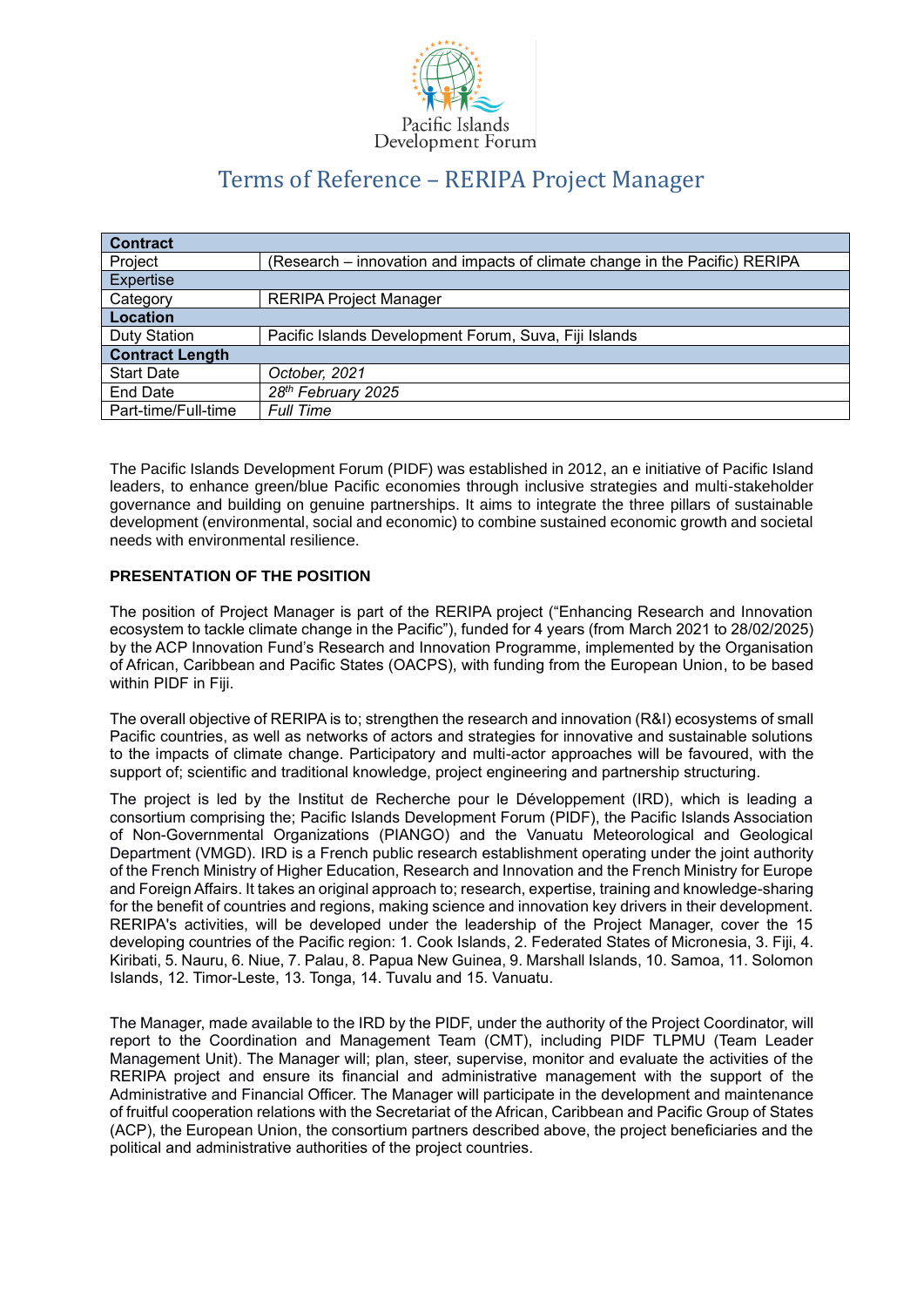# **I- MAIN RESPONSIBILITIES**

## **Project management**

- Oversee and coordinate all project activities and resource planning in interaction with the coordinator (IRD) and all consortium partners, and as per the project deliverables;
- Manage and maintain dialogue with the consortium partners, the Contracting Authority, the Third Parties beneficiaries of the operations, subcontractors, and other relevant public and private actors;
- Effectively coordinate the; preparation, execution and documentation of the follow-up of meetings of the different governance bodies of the project, and the meetings with the Contracting Authority;
- Monitor the progress and implementation of framework agreements and disbursement of funds with the various consortium partners;
- Create and strengthen networking and partnerships with in-country governments, ensuring that there is cohesion with country priority and policies, and that national expertise is mobilised and strengthened;
- Prepare periodic financial, analytical and narrative reports for the project stakeholders, according to the consortium needs, and aligned to the terms of the Contracting Authority
- Responsible for all analysis and the management of risks for the **Project**.

#### **Project implementation**

- Oversee the operational implementation of the project, in collaboration with the Coordinator (IRD), the Coordination and Management team, the Consortium partners and the Advisory Committee;
- Monitor the necessary budget(s) for the implementation of the project activities, and ensure its execution is in compliance with the administrative rules of the PIDF, the IRD and the financing agreement signed with the Secretariat of the ACP Group of States and the European Union;
- Prepare Financial and other relevant Reports required by the IRD's management and control bodies;
- Ensure linkages and a smooth and prolific collaboration between project partners and the Third Parties who will benefit from the grants;
- Be the liaison/contact person for the technical and financial partners and monitor the technical and financial implementation of this support;
- Support work carried out by appointed experts, in the execution of the assessments and reports associated with the RERIPA project;
- Facilitate the representation of consortium members in international fora and events relevant to research and innovation, particularly in the Pacific region;
- Contribute to the communication, dissemination, operational and capitalisation activities of the project;
- Facilitate the identification and establishment of research and innovation communities (Living Labs) and establish secure communication channels, between the countries; and project team ;
- Contribute to the development of educational strategies and materials with the project team and Third Parties.

# **Research and innovation**

- Design, with the Coordination and Management team and partners, calls for projects to fund third parties;
- Ensure the dissemination of these calls for projects to the widest possible range of respondents, particularly in the Pacific region, using appropriate means;
- Coordinate the registration, evaluation and selection process of the selected projects, with the support of the IRD scientists in charge of RERIPA and the consortium partners;
- Support implementation, and effectively oversee monitoring and evaluation to maximise results;
- Contribute to the mechanisms set up by the OACPS (R&I Exchange Platform, Policy Support Facility).